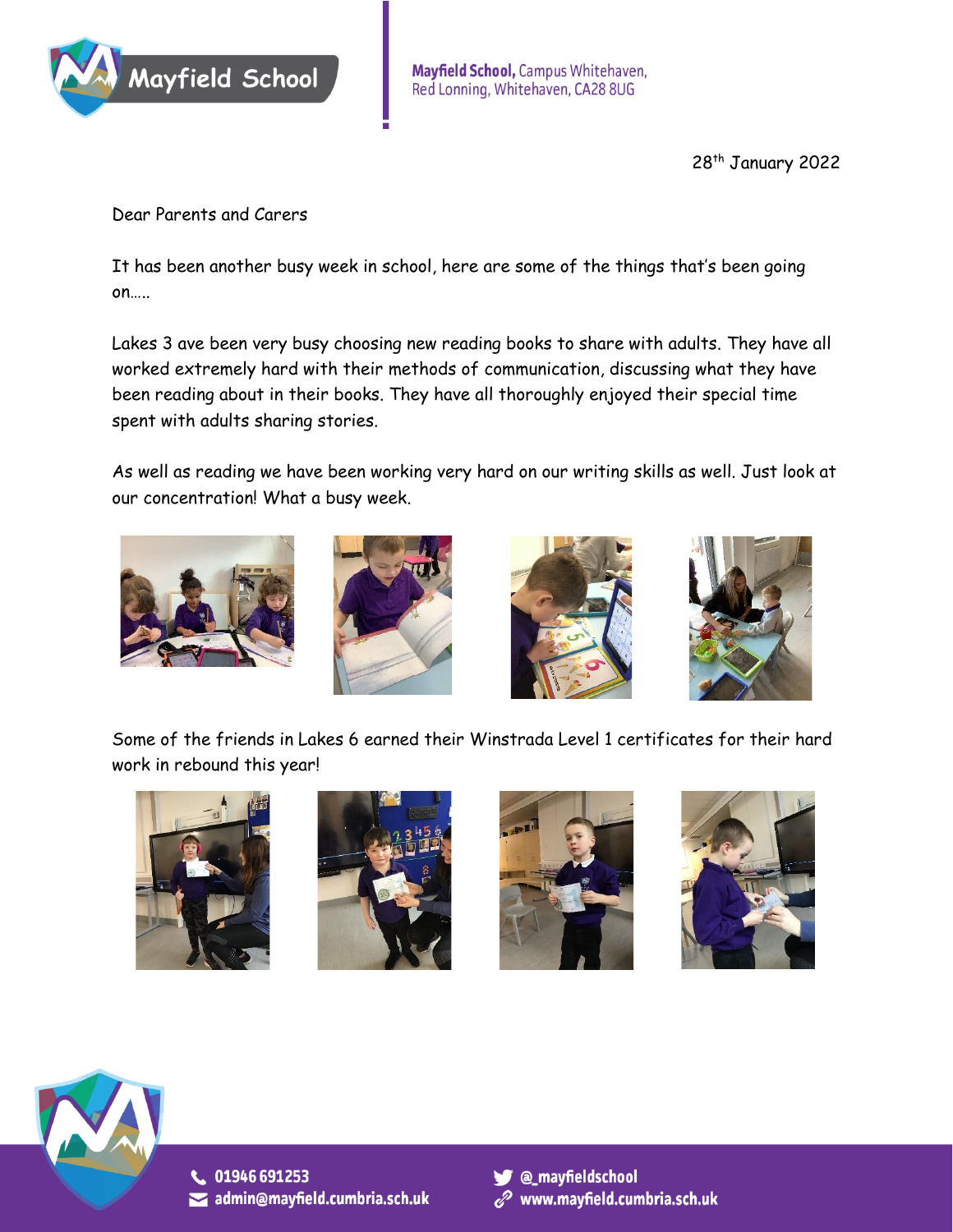

Lakes 11 have been exploring the Buddhist faith through playing a singing bowl. They learned that sound travels through vibrations.









This term, in Art Intervention pupils have been creating some amazing artwork and thinking about what makes me, sense of self and what makes us happy.



## **Short Breaks Offer**

You may have read on social media that there are a range of activities being run in school over the weekends and holidays. I have been asked to clarify, there are activities being hosted by an external provider and do not employ staff from Mayfield.